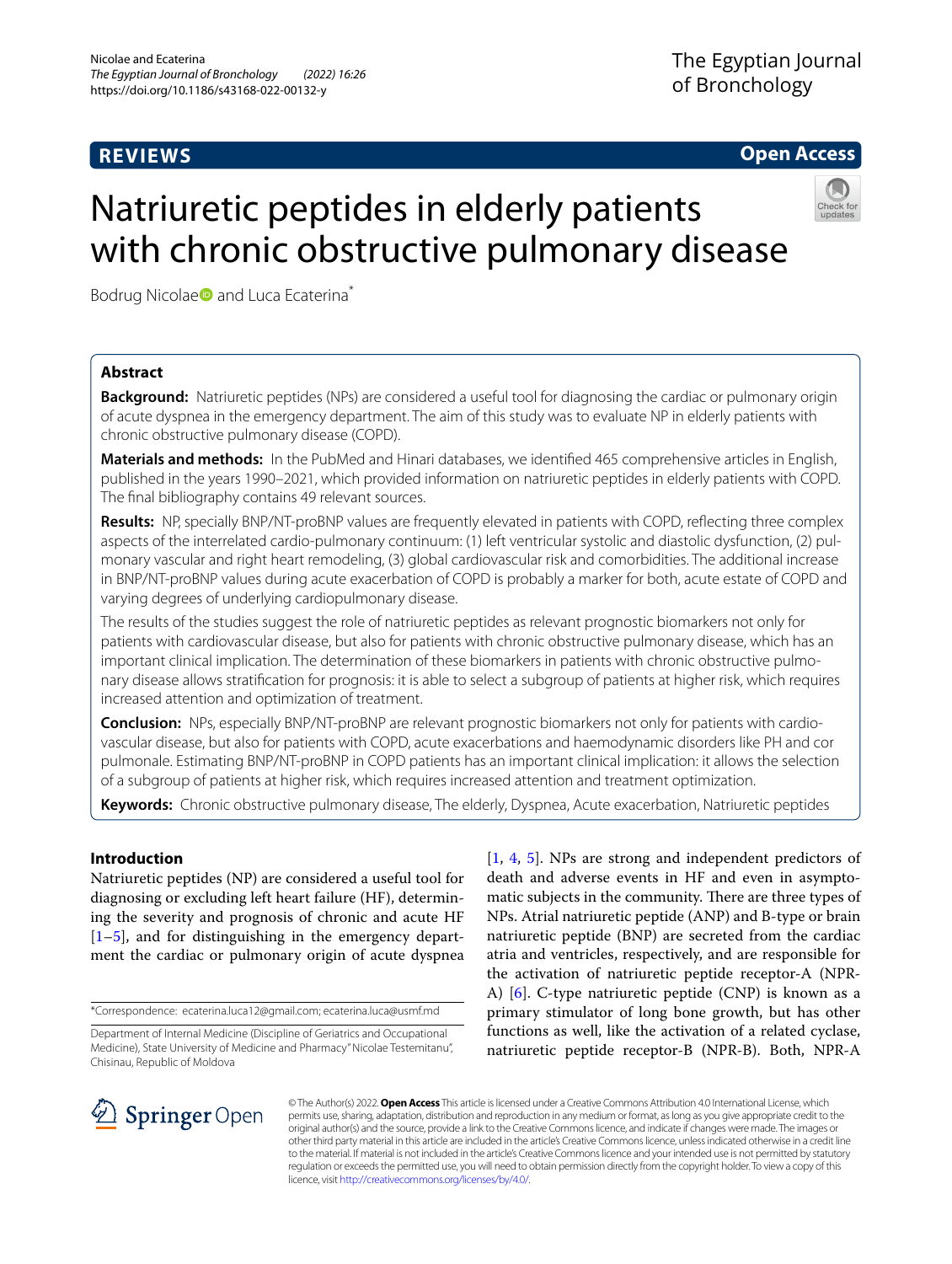and NPR-B, catalyze the synthesis of cGMP, which mediates most known efects of natriuretic peptides. ANP acts as an endocrine and paracrine signal to decrease the blood pressure and cardiac hypertrophy. BNP acts as a paracrine messenger to reduce ventricular fibrosis. The third natriuretic peptide receptor, natriuretic peptide receptor-C (NPR-C), clears natriuretic peptides from the circulation through receptor-mediated internalization and degradation [[6\]](#page-5-3).

Low levels of BNP are stored with ANP in atrial granules, but in greater concentrations BNP is found in cardiac ventricles. Here in the ventricles, BNP is transcribed as needed in response to cardiac stress states such as volume overload [[7\]](#page-5-4). Compared to ANP, circulating BNP has a signifcantly longer half-life of around 20 min in humans. So, it is well argued the measurement of serum BNP levels in clinic practices as a diagnostic indicator for heart failure [\[8](#page-5-5)].

The ANP and BNP are activating the NPR-A, which decreases the blood pressure achieved through natriuresis and diuresis, vasorelaxation, increased endothelial permeability, and antagonism of the renin-angiotensin system. Moreover, the release of NPs suppress myocyte hypertrophy and interstitial fbrosis in the heart, arguing for an important autocrine-paracrine role of these peptides in controlling the cardiac response during hypertrophy. Therefore, the existing evidence supports a role for BNP as both a marker and a modulator of hypertrophy [[6,](#page-5-3) [8](#page-5-5)].

In the case of an increased cardiovascular risk, intensive therapeutic management applied to the patients with an elevated BNP level, reduced the incidence of HF and LV dysfunction [\[9](#page-5-6)].

While ANP is secreted in his active form, BNP is secreted as precursor form- proBNP, that is split up in BNP, the biological active form, and NT-proBNP, an inactive fragment  $[6, 10]$  $[6, 10]$  $[6, 10]$  $[6, 10]$ . Although NT-proBNP is widely considered a useful tool for diagnosing or excluding HF and for distinguishing acute dyspnea of cardiac or pulmonary origin, few such studies have been carried out in geriatrics  $[1]$  $[1]$  $[1]$ . The aim of this study was to evaluate the informativeness of natriuretic peptides in elderly patients with chronic obstructive pulmonary disease, and to purpose it as an important component of the diagnosis process, for ensuring early efective interventions and this way the correct allocation of health resources [\[11,](#page-5-8) [12](#page-5-9)].

# **Materials and methods**

In order to achieve the stated objective, the initial search of the specialized scientifc literature, identifed by the search engine Google Search and from the databases PubMed, Hinari, SpringerLink and Scopus (Elsevier) was performed. The publications were selected according to the following keywords: "chronic obstructive pulmonary disease," "natriuretic peptides," "dyspnea," "acute exacerbation," "elderly." After processing the information in the databases, we selected all publications in English starting with January 1990.

For the advanced selection of bibliographic sources, the following flters were applied: full text articles, articles in English, articles published during the years 1990–2021. After a preliminary analysis of the titles, original, editorial, narrative, systematic, and meta-analysis articles, were selected those articles that contained relevant information and contemporary concepts about the signifcance of natriuretic peptides in diagnostic algorithms of stable and complicated COPD in the intended geriatric population. Additionally, a search was performed in the bibliographic reference lists of the identifed sources in order to highlight relevant additional publications, which were not found during the initial search in the databases. According to the search criteria, 465 full articles were identified. The final literature contains 47 relevant sources, which provided information on diagnostic relevance of natriuretic peptides in elderly patients with stable COPD, COPD in acute exacerbation, and COPD hemodynamic complications like heart failure and pulmonary hypertension.

# **Results**

After the analyzing and processing of the selected articles, were relieved several mechanisms that could explain the increase in BNP/NT-proBNP in patients with COPD:

- 1. Airway obstruction is decreasing the expiratory flow and causes pulmonary hyperinflation, which is associated with decreased cardiac function and may increase plasma BNP/NT-proBNP levels [[4](#page-5-2), [9,](#page-5-6) [13–](#page-5-10) [15](#page-5-11)].
- 2. Chronic hypoxia causes NP secretion through two mechanisms: (1) hypoxia is the most important factor in the development of pulmonary hypertension (PH), by inducing pulmonary vasoconstriction, and RV wall distension with interventricular septum deviation, impaired flling and increased flling pressure in LV, (2) hypoxia causes the direct release of BNP/NT-proBNP from the myocardium [\[4](#page-5-2), [13](#page-5-10), [16](#page-5-12)].
- 3. The BNP/NT-proBNP level may be a marker of systemic or lung infammation during acute exacerbation of COPD (AECOPD), which difers qualitatively or quantitatively from stable COPD. This change caused by infammation syndrome may be related to LV preload due to systemic vasoconstriction, pulmonary hyperinfation, or infammation process, that may increase BNP/NT-proBNP levels by increasing stress on the LV wall [[17\]](#page-5-13).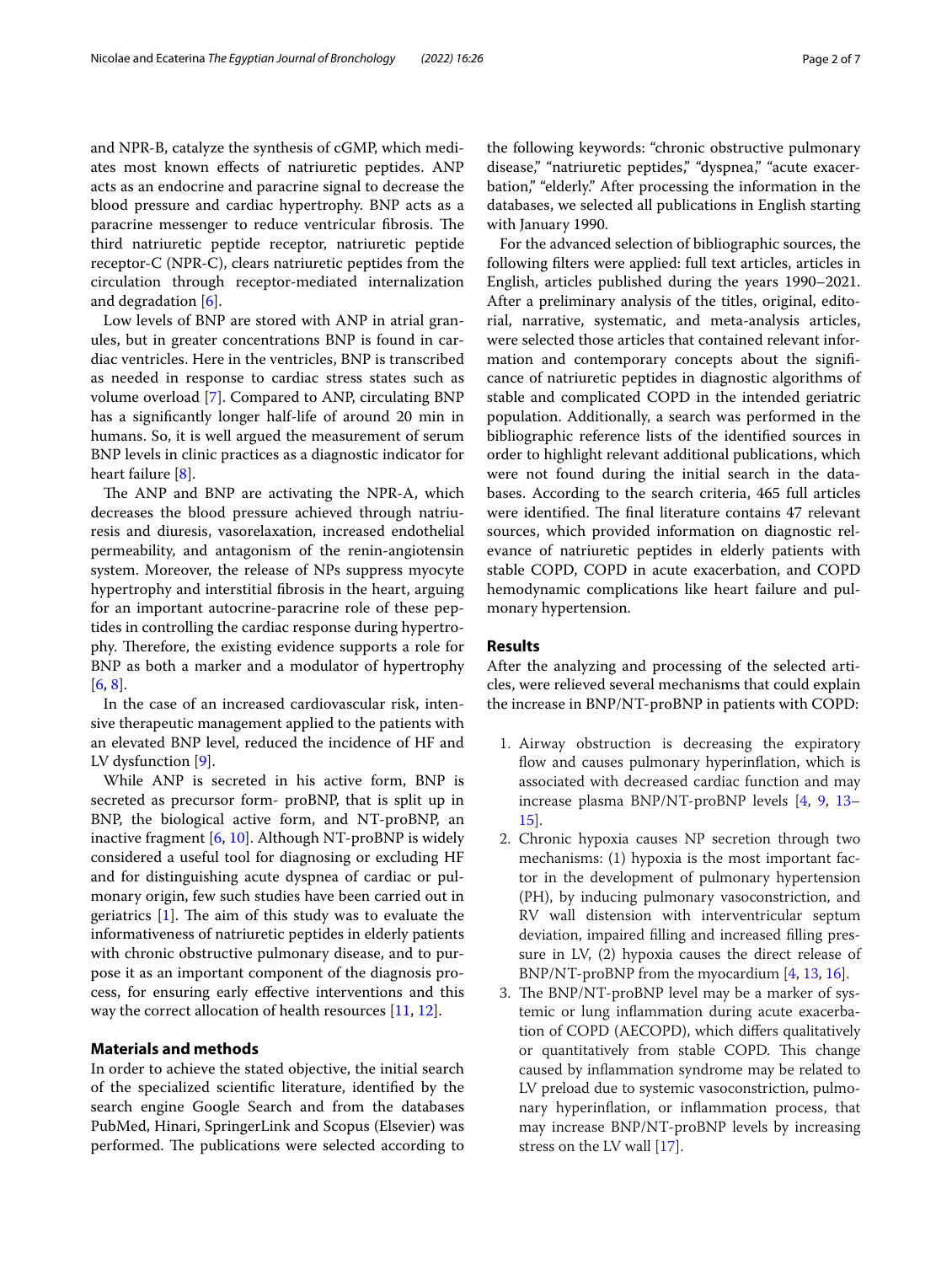4. Exercise or respiratory disorders in sleep (overlap syndrome—the combination of obstructive sleep apnea and COPD) worsen the hypoxia, a fact that can cause additional increase of NPs [[13–](#page-5-10)[15](#page-5-11), [18](#page-5-14), [19](#page-5-15)].

Plasma BNP/NT-proBNP levels are elevated in patients with stable COPD, but due to lower myocardial mass, increases in BNP/NT-proBNP related to RV dysfunction, PH, and cor pulmonale in COPD patients are lower than those seen in patients with left heart dysfunction [[2,](#page-5-16) [4](#page-5-2), [16](#page-5-12)]. However, some scientists believe that BNP/ NT-proBNP may play a role in the early detection of PH in COPD patients. In several conditions associated with PH, BNP/NT-proBNP levels correlate with the degree of functional lung damage [\[4](#page-5-2), [16\]](#page-5-12).

Also, according to age and other comorbidities, plasma BNP/NT-proBNP levels can sufer modifcations. Fabio Fabbian et al. studied the infuence of age, renal impairment, and COPD on BNP/NT-proBNP levels in patients aged 80  $\pm$  6 years. The statistical analysis carried out, revealed that NT-proBNP was higher than the normal reference values in 68.7% of patients and its levels increased in the 5 diferent stages of chronic kidney disease. Subjects with high NT-proBNP had lower haemoglobin levels  $(11.6 \pm 2.1 \text{ vs } 12.8 \pm 1.9 \text{ g/dl}, p = 0.003)$ , higher prevalence of atrial fibrillation (54.3 vs 25%,  $p =$ 0.001), and little lower prevalence of pulmonary diseases (29.7 vs 57.5%,  $p = 0.005$ ). The study concluded that a disease diferent from cardiac heart failure appears to afect NT-proBNP plasma levels in elderly like chronic kidney disease, anemia, and cardiac rhythm alterations [[20\]](#page-5-17).

#### **Stable chronic obstructive pulmonary disease**

There are few studies that have examined the plasma levels of BNP/NT-proBNP in patients with stable COPD without PH or cor pulmonale [\[15,](#page-5-11) [21\]](#page-5-18), and the clinical signifcance of BNP/NT-proBNP value in determining the severity of COPD and identifying the risk of secondary PH developing  $[18]$ . However, the usefulness of this parameter in patients with stable COPD and inpatients with AECOPD is still limited [[15\]](#page-5-11).

The test performed in elderly patients with stable COPD ruled out HF with reasonable accuracy (all negative predictive values were above 0.85 with positive predictive values of approximately 0.4). In patients with COPD, NT-proBNP/BNP showed high negative predictive values (0.80–0.98). However, in the population with stable COPD, the positive predictive values were relatively low [[9,](#page-5-6) [22](#page-5-19)].

Plasma BNP/NT-proBNP levels are signifcantly higher in patients with stable COPD, including without HP and without a cor pulmonale, compared to healthy people, and higher at inpatients with AECOPD compared to patients with stable COPD [\[15](#page-5-11), [21,](#page-5-18) [23,](#page-5-20) [24](#page-6-0)]. Plasma levels of NT-proBNP in patients with stable COPD increase signifcantly concomitantly with the severity of the disease according to the GOLD classifcation and correlate inversely proportional with the maximum expiratory volume in the frst second [\[18](#page-5-14), [21\]](#page-5-18).

Plasma levels of BNP/NT-proBNP were signifcantly higher in men with stable COPD in stages II, III, and IV compared to control group subjects (healthy smoking men) [[18\]](#page-5-14), in patients with COPD in stage III and IV, had higher levels of BNP/NT-proBNP compared to patients with BPOC in stage II  $[13]$  $[13]$ , and higher levels in patients with chronic respiratory failure associated with cor pulmonale compared to patients with chronic respiratory failure without cor pulmonale [[25\]](#page-6-1)

Thus, a significant increase in plasma BNP/NTproBNP levels concomitantly with the severity of the disease, chronic respiratory failure progression and development of secondary PH and cor pulmonale in patients with previous stable COPD suggests that plasma BNP/NT-proBNP may be a useful prognostic marker to monitor COPD progress and identify cases of secondary PH in patients with stable COPD [[13,](#page-5-10) [18,](#page-5-14) [26](#page-6-2)].

BNP/NT-proBNP levels, measured during the clinical stability of COPD patients, is an independent predictor of respiratory exacerbations, even in individuals without obvious CVD, is an indicator to stratify patients' risk for complications developing and can contribute to personalization of outpatient medical care [\[26](#page-6-2)].

# **Acute exacerbation of chronic obstructive pulmonary disease (AECOPD)**

Plasma levels of BNP/NT-proBNP were signifcantly higher in inpatients with AECOPD than in patients with stable COPD (during remission) [[4,](#page-5-2) [14](#page-5-21), [19](#page-5-15), [21,](#page-5-18) [22](#page-5-19)]. Although BNP/NT-proBNP levels vary widely between subjects with stable COPD, they increase slightly but signifcantly during exacerbation in most subjects with COPD and decrease to baseline after recovery. The clinical signifcance of these changes is unclear, but evidence of cardiac dysfunction in the early stages of AECOPD is consistent with previous fndings of arterial stifness worsening a few days after the onset of exacerbation [\[22](#page-5-19)].

BNP/NT-proBNP level is a strong predictor of poor short-term (30 days) and long-term (5 years) prognosis among patients with AECOPD [[17,](#page-5-13) [27\]](#page-6-3). Moreover, there was a strong association between the BNP/NT-proBNP levels and the need to admit patients to the intensive care unit, but there was no signifcant correlation between the BNP/NT-proBNP levels and mortality. Possibly a part of the BNP/NT-proBNP increase in these patients may be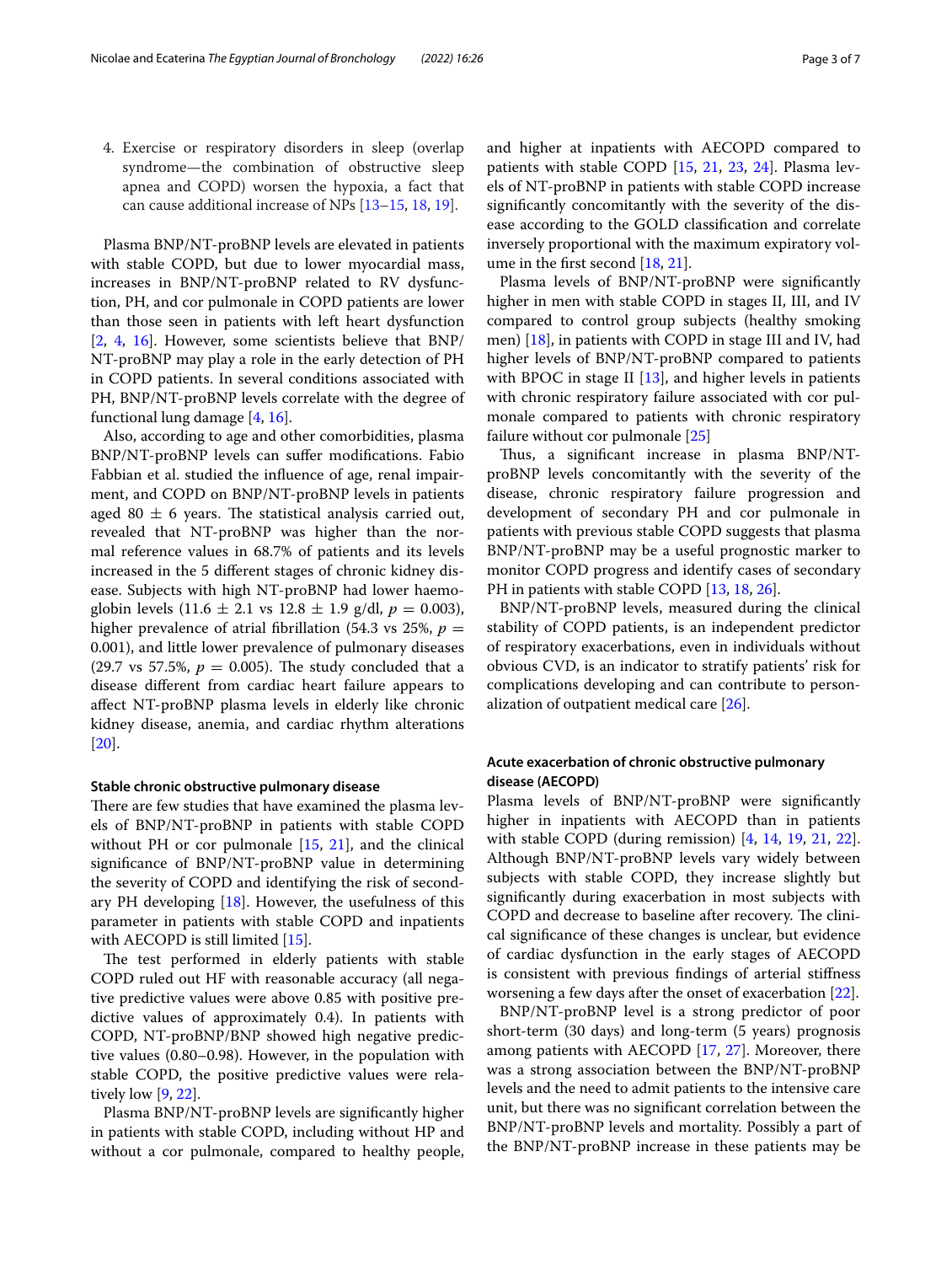due to infammatory response observed in EABPOC, with unsuspected concomitant HF, or significant  $PH[4]$  $PH[4]$ .

Nevertheless a retrospective cohort study and two prospective cohort studies confrmed that high BNP/ NT-proBNP levels are a strong predictor for assessing the severity of COPD, predicting early (30 days) and late (12 months) mortality, early identifcation of developmental risk of clinical ventricular dysfunction in patients with AECOPD, with or without HF and independent of other known prognostic indicators. The pathophysiological basis for this fnding is unknown, but acute cardiac involvement in AECOPD may be an important prognostic factor [[28–](#page-6-4)[30](#page-6-5)].

Elevated levels of NT-proBNP have also been observed in patients with AECOPD without primary CVD. Cor pulmonale, secondary PH and hypoxemia are important stimuli for the release of NT-proBNP from the right side of the heart [[23,](#page-5-20) [24\]](#page-6-0). Patients with AECOPD with elevated NT-proBNP levels and no HF had a longer hospital stay and a higher likelihood of hospitalization in the intensive care unit. Thus, large-scale prospective studies are needed to validate these fndings and to assess whether there is a direct correlation between the complications of AECOPD and right heart dysfunction [\[31\]](#page-6-6).

Therefore, plasma NT-proBNP levels can be proposed as a potential useful biomarker for the diferential diagnosis and prognosis of COPD and a good assessment tool of acute exacerbation [\[15](#page-5-11)]. Increased BNP/NT-proBNP values were found to be in 16–60% patients with AECOPD, even in the absence of PH, and persisted in about 50% of patients upon discharge [[9](#page-5-6)]. BNP/NT-proBNP are mainly used to exclude HF at the threshold of  $\langle 125 \text{ pg/ml} \rangle$  for NT-pro-BNP and < 35 pg/ml for BNP [[32\]](#page-6-7).

There are several possible explanations that may justify an increase in BNP/NT-proBNP in patients with AECOPD without clinical signs of HF. On the one hand, the pressure overload of RV, generated by hypoxic pulmonary vasoconstriction, acts as a stimulus for BNP/ NT-proBNP synthesis and secretion. On the other hand, elevated NT-proBNP concentrations may be a consequence of subclinical LV dysfunction [[33\]](#page-6-8). AECOPD has an independent impact on plasma levels of BNP/NTproBNP that is not attributable to HF [[22](#page-5-19)]. Elevated levels of BNP/NT-proBNP on discharge predict the outcome (death or survival) of hospitalized patients for AECOPD [[34\]](#page-6-9).

## **Chronic obstructive pulmonary disease and heart failure**

NT-proBNP/BNP evaluation contributes to the detection of asymptomatic chronic HF, including diastolic LV dysfunction, in patients with COPD, which correlates with the severity and prognosis of COPD [[35–](#page-6-10)[37\]](#page-6-11). Some authors recommend a BNP level > 400 pg/mL or an NT-proBNP level > 2000 pg/mL for the diagnosis of HF [[38,](#page-6-12) [39\]](#page-6-13).

According to Rubinsztajn R et al. and Labaki W et al., the serum concentration of NT-proBNP was statistically signifcantly higher in the group of patients with COPD and HF, compared with patients with stable COPD with no comorbidities, this way predicting a poor short- or long-term prognosis. Using this modern tool for diagnosing the association of HF to COPD, will allow the necessary corrections in the therapeutic management [\[26](#page-6-2), [40](#page-6-14)].

NT-proBNP/BNP have always been signifcantly elevated in patients with COPD and HF or COPD and concomitant LV systolic dysfunction compared to those without these comorbidities. In addition, there is no level of NT-proBNP/BNP that perfectly diferentiates COPD in patients with or without HF [\[9](#page-5-6), [22\]](#page-5-19).

Although a prospective study found that NT-proBNP levels are a sensitive and specifc method of distinguishing between acute cardiac and noncardiac dyspnea in patients aged 70 years or older (mean age 81  $\pm$  7 years). The median value of the NT-proBNP concentration was 7906 pg/ml in patients with cardiac dyspnea, and 1066 pg/ml in patients with noncardiac dyspnea. At a cutof of 2000 pg/mL, NT-proBNP had a sensitivity of 86%, a specifcity of 71%, and an overall accuracy of 80% for cardiac dyspnea. The study concluded that NT-proBNP appears to be a sensitive and specifc means of distinguishing pulmonary from cardiac causes of dyspnea in elderly patients. Also, it revealed that an optimal diagnostic strategy requires the use of 2 cutofs and further investigations of patients with values in the gray area (with the 2 cutoffs  $< 1200$  and  $> 4500$  pg/mL  $[41]$  $[41]$ .

Other study performed by Roderick H. Tung et al., evaluated the NT-proBNP values in dyspneic patients with previous chronic obstructive pulmonary disease or asthma associated with HF. The groups have been compared from the point of view of the presence of acute or chronic heart failure and the association of COPD or asthma to it. The study revealed that in patients who had both previous acute heart failure and chronic obstructive pulmonary disease or asthma (*n* = 52), median NT-proBNP levels were signifcantly higher in those with acute heart failure (4435 pg/mL) than patients with chronic obstructive pulmonary disease or asthma exacerbation (536 pg/mL), at cut off value of 450 pg/mL for patients younger than 50 years and 900 pg/mL for patients 50 years or older (sensitivity of 87% (95% confdence interval [CI] 72 to 93%) and a specifcity of 84%  $(95\% \text{ CI } 76 \text{ to } 88\%)$ . They concluded that NT-proBNP may be a useful adjunct to standard clinical evaluation of dyspneic patients with previous obstructive airway disease [[42](#page-6-16)].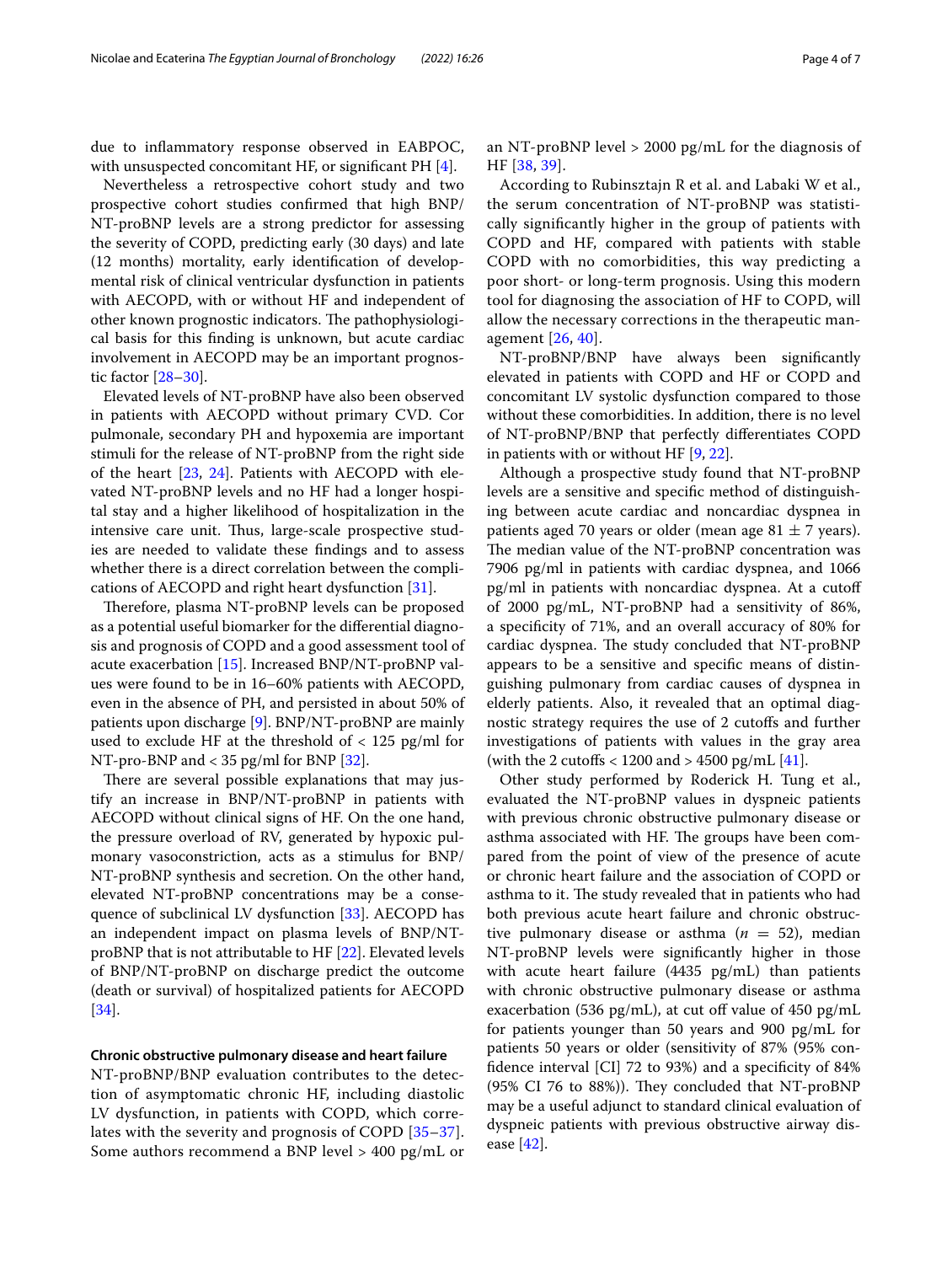# **Chronic obstructive pulmonary disease and pulmonary hypertension (PH)**

Serum BNP/NT-proBNP is elevated in patients with PH, including PH secondary to chronic lung disease, and may be a useful prognostic marker for monitoring the progression and severity of COPD complicated with PH [\[13](#page-5-10), [18,](#page-5-14) [43](#page-6-17)]. However, its role in detecting PH associated with chronic lung disease is not well established [[44](#page-6-18)].

According to the results of several studies, the serum concentration of NT-proBNP may be useful in the diagnosis of PH in patients with end-stage chronic lung disease and normal LV function. However, in patients with compensated disease or mild-to-moderate PH, the serum concentration of NT-proBNP may be within a normal range despite the presence of hemodynamically confrmed PH [[43\]](#page-6-17).

Two cohort studies have reported that NT-proBNP values  $<$  95 ng/mL may be effective in excluding echocardiography-assessed PH in patients with chronic lung disease [\[45](#page-6-19), [46\]](#page-6-20). Furthermore, studies have suggested that BNP/NT-proBNP concentrations are useful not only for identifying patients with RV dysfunction and hypoxic PH, but may also be a prognostic marker for monitoring the progression and severity of COPD, but also for diagnosing cor pulmonale in COPD patients [[13](#page-5-10)].

# **The prognosis' signifcance of natriuretic peptides in chronic obstructive pulmonary disease**

A systematic literature review and meta-analysis and a more recent retrospective cohort study clearly illustrated that elevated BNP/NT-proBNP levels can be used as independent predictors of all-cause mortality, the need for intubation, and the application of invasive mechanical ventilation in patients with COPD with or without exacerbation  $[9, 23, 47]$  $[9, 23, 47]$  $[9, 23, 47]$  $[9, 23, 47]$  $[9, 23, 47]$ . The previous history of CVD, a common cause of increased BNP/NT-proBNP levels, did not infuence the relationship between NT-proBNP and overall mortality in COPD patients. The predictive value of high NT-proBNP levels is maintained in both longterm and short-term follow-up [[47\]](#page-6-21). Higher levels of NTproBNP have been signifcantly associated with hospital rates, early and long-term mortality. Determination of BNP/NT-proBNP levels is helpful in diagnosing cardiac dysfunction in patients with COPD, especially during acute exacerbation [[23\]](#page-5-20).

A study of 192 consecutive patients aged 41 to 95 years (median 75 years) with AECOPD found an association of NT-proBNP  $>$  587.9 pg/ml with a significant increase in mortality at 1 year and the value  $> 782.2$  pg/ml with cardio-pulmonary deaths. This association persisted after adjustment for age, gender, creatinine levels, and heart rate. Negative predictive values for these cut-off points ranged from 89 to 97%. Therefore, NT-proBNP levels are signifcantly increased during acute exacerbations of chronic lung disease, in the absence of clinically apparent HF and could be particularly useful for stratifying the short-term risk of patients with chronic lung disease [\[48](#page-6-22)].

In geriatric patients with AECOPD, the determination and monitoring of average BNP/NT-proBNP dynamics is a valuable advantage in predicting mortality, the need for non-invasive mechanical ventilation, the need for invasive mechanical ventilation and transfer to stand-alone breathing [\[23](#page-5-20), [49\]](#page-6-23).

# **Discussion**

The studies mentioned above reveal that BNP/NTproBNP evaluation contributes to the detection of asymptomatic chronic HF, including diastolic LV dysfunction, associated with COPD. Moreover, the BNP/ NT-proBNP value correlates with the severity of the COPD disease and the development of hemodynamic complications such as PH and cor pulmonale. According to the studies available, the usefulness of the BNP/ NT-proBNP in patients with stable COPD is still limited, but has a higher value at inpatients with AECOPD than stable COPD, and in stable COPD patients than in healthy subjects. Plasma levels of NT-proBNP in patients with COPD are increasing signifcantly concomitantly with the severity of the disease. So, we can conclude that, BNP/NT-proBNP level is a strong predictor of poor short-term (30 days) and long-term (5 years) prognosis among patients with AECOPD. Moreover, serum BNP/ NT-proBNP is elevated in patients with PH, including PH secondary to chronic lung disease, and may be a useful prognostic marker for monitoring the progression, severity, and prognosis of stable COPD and PH.

# **Conclusions**

- 1. Natriuretic peptide values are frequently elevated in patients with chronic obstructive pulmonary disease, reflecting complex cardio-pulmonary interrelations by pulmonary vascular remodeling, followed by the cardiac reshaping with pulmonary hypertension, cor pulmonale, and diastolic dysfunction of LV. The additional increase in BNP/NT-proBNP values during acute exacerbation of chronic obstructive pulmonary disease is probably a marker for the assessment of acute estate of COPD and varying degrees of underlying cardiopulmonary disease.
- 2. Age and renal impairment may signifcantly afect circulating levels of BNP/ NT-proBNP, potentially undermining their diagnostic value. A limitation of the interpretation of natriuretic peptides in lung diseases is the confusing efect of concomitant diseases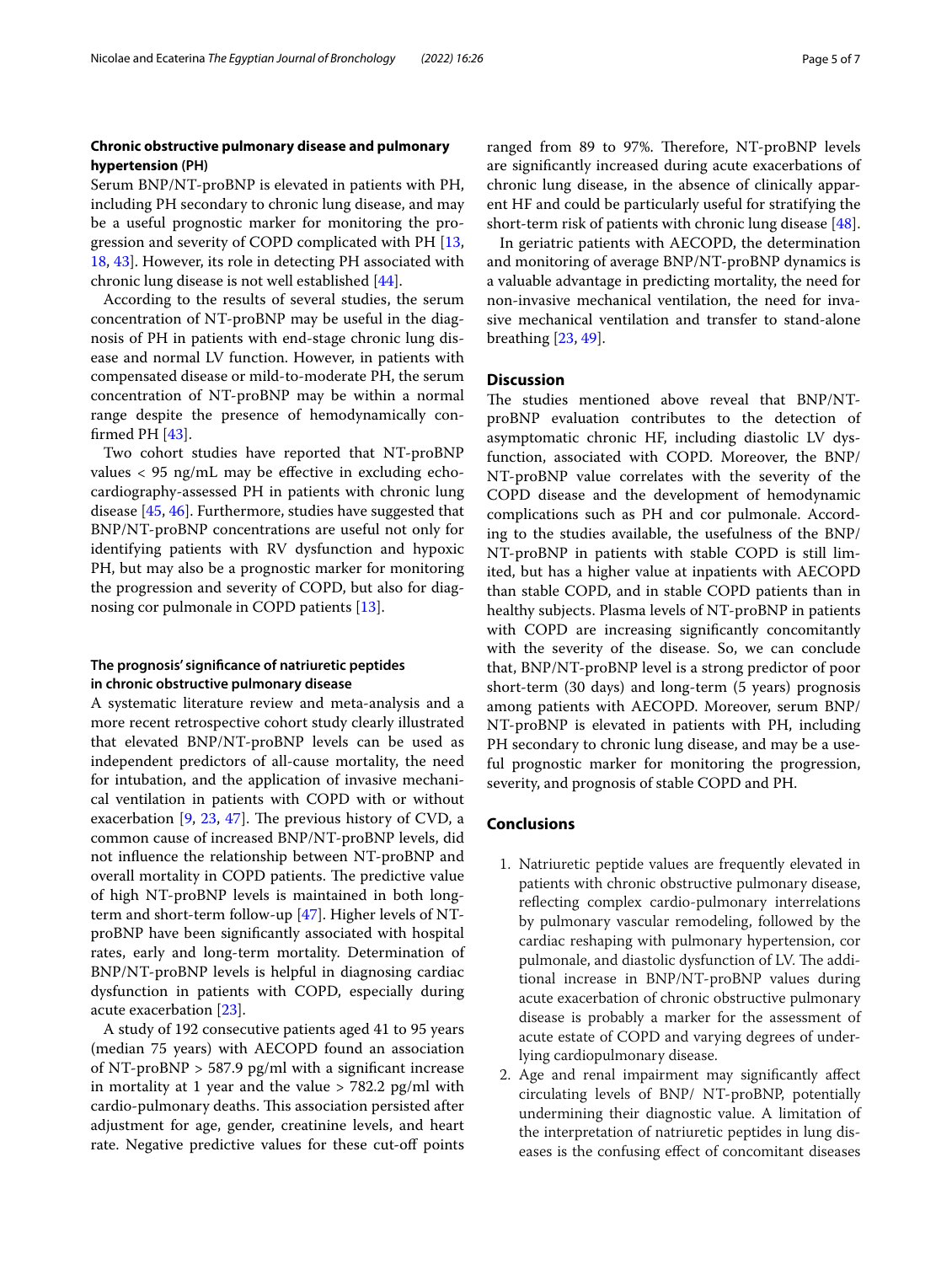3. The results of the studies suggest the role of natriuretic peptides as relevant prognostic biomarkers not only for patients with cardiovascular disease, but also for patients with chronic obstructive pulmonary disease, which has an important clinical implication. The determination of these biomarkers in patients with chronic obstructive pulmonary disease allows stratifcation for prognosis: it is able to select a subgroup of patients at higher risk, which requires increased attention and optimization of treatment. Further studies are needed to determine the cut-of value of BNP/NT-proBNP that may predict the risk of exacerbation or death in patients with chronic obstructive pulmonary disease.

#### **Abbreviations**

COPD: Chronic obstructive pulmonary disease; NP: Natriuretic peptides; ANP: Atrial natriuretic peptide; BNP: Brain natriuretic peptide; CNP: C-type natriuretic peptide; NPR-A: Natriuretic peptide receptor-A; NPR-B: Natriuretic peptide receptor-B; NPR-C: Natriuretic peptide receptor-C; proBNP: BNP precursor; NT-proBNP: Inactive terminal fragment of proBNP; HF: Left heart failure; LV: Left ventricle; RV: Right ventricle; PH: Pulmonary hypertension; AECOPD: Acute exacerbation of chronic obstructive pulmonary disease; CVD: Cardiovascular disease.

#### **Authors' contributions**

All authors played an important role in producing the idea of the article and in writing the manuscript. All authors read and approved the fnal manuscript.

#### **Funding**

None.

### **Availability of data and materials**

No datasets were performed or analyzed for the current study, so data sharing is not applicable to this article.

# **Declarations**

#### **Ethics approval and consent to participate**

All the studies included into the review had the ethics approval and consent to participate into the study.

#### **Consent for publication**

All the authors consented to the publication of the article.

#### **Competing interests**

The authors declare that they have no competing interests.

Received: 5 January 2022 Accepted: 20 April 2022 Published online: 13 May 2022

#### **References**

- <span id="page-5-0"></span>1. Wang Q, Cao X, Wang X et al (2013) Utility of NT-proBNP for identifying LV failure in patients with acute exacerbation of chronic bronchitis. PLoS One 8(1):e52553.
- <span id="page-5-16"></span>2. André S, Conde B, Fragoso E et al (2019) COPD and cardiovascular disease. Pulmonology 25(3):168–176.
- 3. Blanco R, Ambrosio G, Belziti C et al (2020) Prognostic value of NT-proBNP, and echocardiographic indices of diastolic function, in hospitalized patients with acute heart failure and preserved left ventricular ejection fraction. Int I Cardiol 317:111-120.
- <span id="page-5-2"></span>4. Salerno D, Marik P (2011) Brain natriuretic peptide measurement in pulmonary medicine. Respir Med 105(12):1770–1775.
- <span id="page-5-1"></span>5. Wettersten N, Maisel A (2016) Biomarkers for heart failure: an update for practitioners of internal medicine. Am J Med 129(6):560–567.
- <span id="page-5-3"></span>6. Potter LR, Yoder AR, Flora DR, Antos LK, Dickey DM (2009) Natriuretic peptides: their structures, receptors, physiologic functions and therapeutic applications. Handb Exp Pharmacol 191:341–366. [https://doi.org/10.](https://doi.org/10.1007/978-3-540-68964-5_15) [1007/978-3-540-68964-5\\_15.](https://doi.org/10.1007/978-3-540-68964-5_15)
- <span id="page-5-4"></span>7. Thuerauf DJ, Hanford DS, Glembotski CC (1994) Regulation of rat brain natriuretic peptide transcription. A potential role for GATA-related transcription factors in myocardial cell gene expression. J Biol Chem 269(27):17772–17775.
- <span id="page-5-5"></span>8. Gardner DG (2003) Natriuretic peptides: markers or modulators of cardiac hypertrophy? Trends Endocrinol Metab 14(9):411–416.
- <span id="page-5-6"></span>9. Hawkins N, Khosla A, Virani S et al (2017) B-type natriuretic peptides in chronic obstructive pulmonary disease: a systematic review. BMC Pulm Med 17(1):11.
- <span id="page-5-7"></span>10. Luers C, Wachter R, Kleta S, Uhlir M, Koschack J, Scherer M, Binder L, Herrmann-Lingen C, Zapf A, Kulle B, Kochen MM, Pieske B (2010 Apr) Natriuretic peptides in the detection of preclinical diastolic or systolic dysfunction. Clin Res Cardiol 99(4):217–226.
- <span id="page-5-8"></span>11. Jarad N (2011) Chronic obstructive pulmonary disease (COPD) and old age? Chron Respir Dis 8(2):143–151.
- <span id="page-5-9"></span>12. Kobayashi S, Yanai M, Hanagama M, Yamanda S (2014) Burden of chronic obstructive pulmonary disease in the elderly population. Respir Investig 52(5):296–301.
- <span id="page-5-10"></span>13. Chi SY, Kim EY, Ban HJ et al (2012) Plasma N-terminal pro-brain natriuretic peptide: a prognostic marker in patients with chronic obstructive pulmonary disease. Lung 190(3):271–276.
- <span id="page-5-21"></span>14. Inoue Y, Kawayama T, Iwanaga T, Aizawa H (2009) High plasma brain natriuretic peptide levels in stable COPD without pulmonary hypertension or cor pulmonale. Intern Med 48(7):503–512.
- <span id="page-5-11"></span>15. Gupta N, Vanane J, Dubey G et al (2018) Plasma brain natriuretic peptide levels in chronic obstructive pulmonary disease patients without pulmonary hypertension. J. Evid. Based Med. Healthc 5(25):1926–1929.
- <span id="page-5-12"></span>16. Budweiser S, Luchner A, Jörres R et al (2007) NT-proBNP in chronic hypercapnic respiratory failure: a marker of disease severity, treatment efect and prognosis. Respir Med 101(9):2003–2010.
- <span id="page-5-13"></span>17. Shafuddin E, Fairweather S, Chang C, Tufery C, Hancox R (2021) Cardiac biomarkers and long-term outcomes of exacerbations of COPD: a longterm follow-up of two cohorts. ERJ Open Res 7(1):00531–02020.
- <span id="page-5-14"></span>18. Mansour A, Abdelsamad A, El Arman M (2012) Prognostic value of plasma brain natriuretic peptide in patients withstable chronic obstructive pulmonary disease. Egypt J Chest Dis Tuberc 61:297–300.
- <span id="page-5-15"></span>19. Mallawany HE, Mahmoud MI, Morsi TS, EL-Shiekh RM. (2014) Role of N-terminal pro B-type natriuretic peptide in acute exacerbation of chronic obstructive pulmonary disease. Egypt J Chest Dis Tuberc 63:57–65.
- <span id="page-5-17"></span>20. Fabbian F, De Giorgi A, Pala M, Tiseo R, Portaluppi F (2011) Elevated NTproBNP levels should be interpreted in elderly patients presenting with dyspnea. Eur J Intern Med 22(1):108–111. [https://doi.org/10.1016/j.ejim.](https://doi.org/10.1016/j.ejim.2010.07.013) [2010.07.013](https://doi.org/10.1016/j.ejim.2010.07.013).
- <span id="page-5-18"></span>21. El Gazzar AG, Hibah NA, Gouda TM, Mansour AI, Sabry MY (2017) Plasma brain natriuretic peptide levels in COPD without pulmonary hypertension. Egypt J Chest Dis Tuberc 66:49–54.
- <span id="page-5-19"></span>22. Nishimura K, Nishimura T, Onishi K, Oga T, Hasegawa Y, Jones P (2014) Changes in plasma levels of B-type natriuretic peptide with acute exacerbations of chronic obstructive pulmonary disease. Int J Chron Obstruct Pulmon Dis 9:155–162.
- <span id="page-5-20"></span>23. Ediboğlu Ö, Kıraklı C (2018) Can NT-proBNP levels predict prognosis of patients with acute exacerbations of chronic obstructive pulmonary disease in the intensive care unit? Balkan Med J 35(6):422–426.